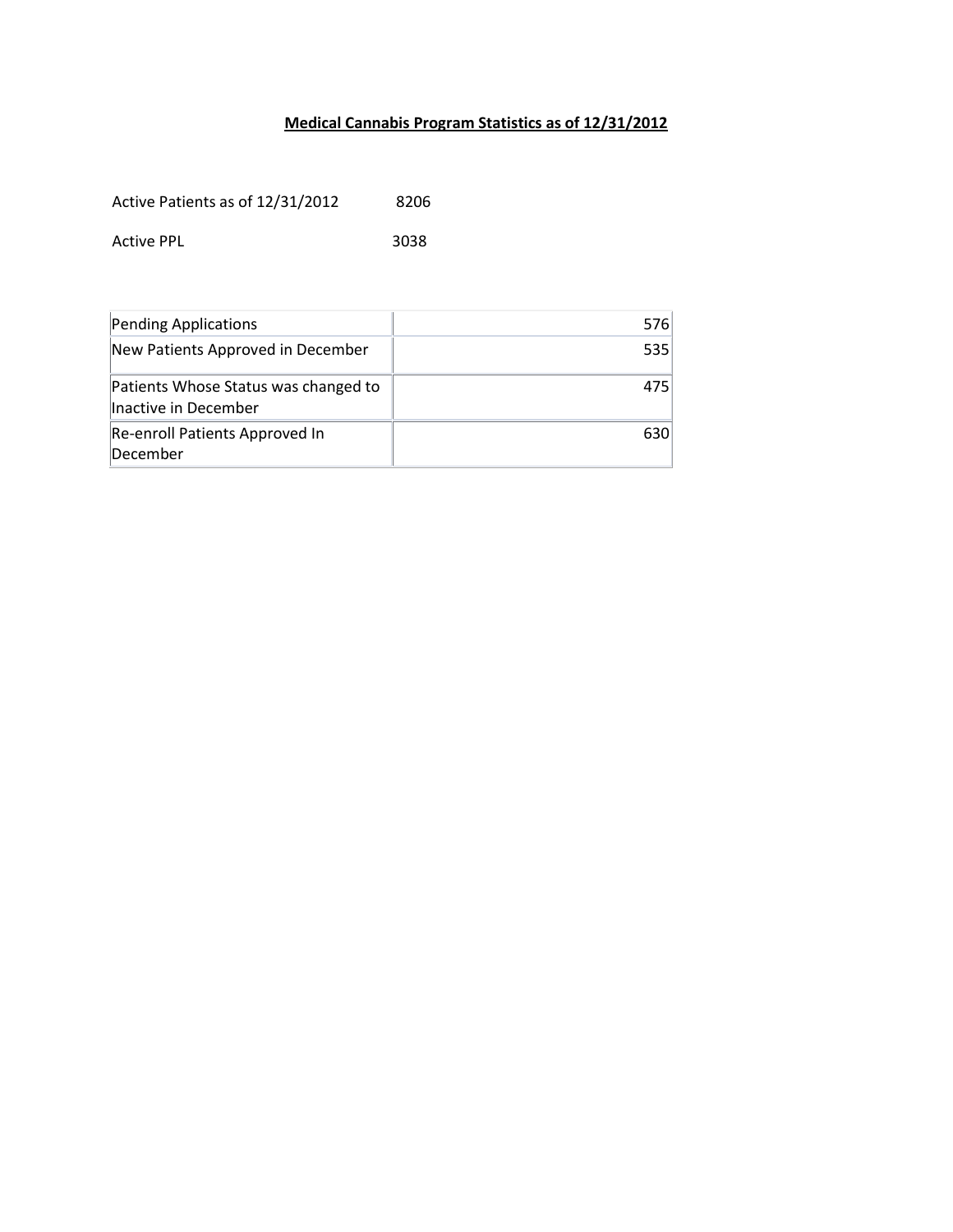| <b>Qualifying Conditions Count - Status</b>           |        |                                             |  |  |
|-------------------------------------------------------|--------|---------------------------------------------|--|--|
| <b>Qualifying Condition</b>                           |        | <b>Status Count Of Qualifying Condition</b> |  |  |
| <b>PTSD</b>                                           | Active | 3407                                        |  |  |
| <b>Chronic Pain</b>                                   | Active | 2370                                        |  |  |
| Cancer                                                | Active | 558                                         |  |  |
| Painful Peripheral Neuropathy                         | Active | 409                                         |  |  |
| Intractable Nausea/Vomiting                           | Active | 274                                         |  |  |
| <b>HIV/AIDS</b>                                       | Active | 227                                         |  |  |
| Epilepsy                                              | Active | 190                                         |  |  |
| <b>Multiple Sclerosis</b>                             | Active | 183                                         |  |  |
| Spinal Cord Damage with Intractable Spasticity Active |        | 128                                         |  |  |
| Inflammatory autoimmune-mediated Arthritis            | Active | 121                                         |  |  |
| Glaucoma                                              | Active | 105                                         |  |  |
| Severe Anorexia/Cachexia                              | Active | 95                                          |  |  |
| Crohn's Disease                                       | Active | 73                                          |  |  |
| <b>Hep C Under Treatment</b>                          | Active | 49                                          |  |  |
| <b>Hospice Care</b>                                   | Active | 10                                          |  |  |
| Amyotrophic Lateral Sclerosis                         | Active | 6                                           |  |  |
| <b>Inclusion Body Myoctis</b>                         | Active | $\mathbf{1}$                                |  |  |
| Total                                                 |        | 8206                                        |  |  |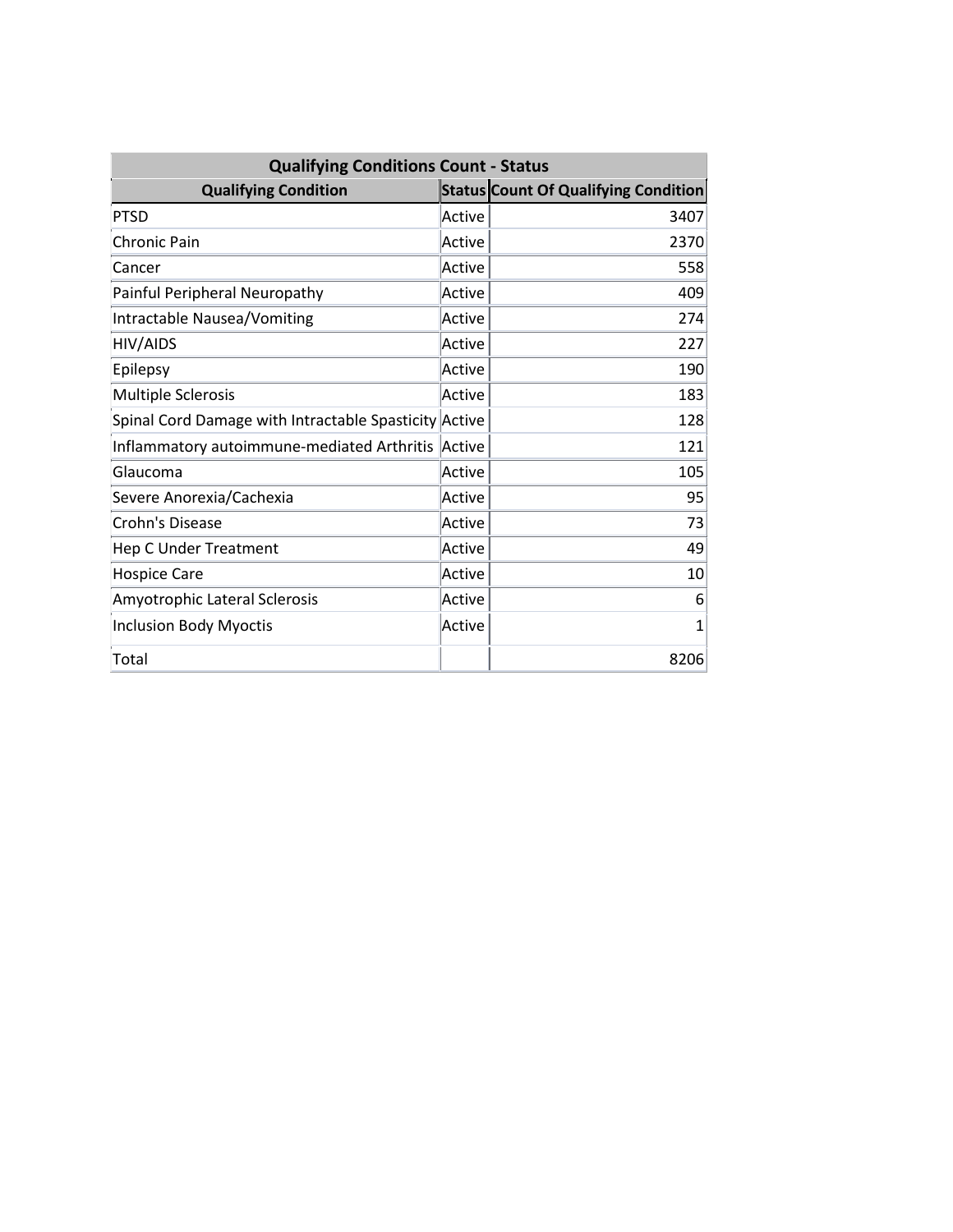| <b>Patients By County - Status</b> |                    |                                                  |  |
|------------------------------------|--------------------|--------------------------------------------------|--|
| <b>County of Home Address</b>      | <b>Status</b>      | <b>Count Of County of Home</b><br><b>Address</b> |  |
| <b>Bernalillo Active</b>           |                    | 3001                                             |  |
| Catron Active                      |                    | 10                                               |  |
| Chaves Active                      |                    | 150                                              |  |
| Chavez Active                      |                    | 1                                                |  |
| Cibola Active                      |                    | 73                                               |  |
| Colfax Active                      |                    | 47                                               |  |
|                                    | Curry Active       | 92                                               |  |
| De Baca Active                     |                    | 10                                               |  |
| Doña Ana Active                    |                    | 511                                              |  |
|                                    | <b>Eddy Active</b> | 116                                              |  |
|                                    | Grant Active       | 89                                               |  |
| Guadalupe Active                   |                    | 12                                               |  |
| Harding Active                     |                    | $\overline{2}$                                   |  |
| Hidalgo Active                     |                    | 6                                                |  |
|                                    | Lea Active         | 44                                               |  |
| Lincoln Active                     |                    | 141                                              |  |
| Los Alamos Active                  |                    | 42                                               |  |
|                                    | Luna Active        | 47                                               |  |
| McKinley Active                    |                    | 79                                               |  |
|                                    | Mora Active        | 63                                               |  |
|                                    | Otero Active       | 139                                              |  |
|                                    | Quay Active        | 23                                               |  |
| Rio Arriba Active                  |                    | 218                                              |  |
| Roosevelt Active                   |                    | 27                                               |  |
| San Juan Active                    |                    | 377                                              |  |
| San Miguel Active                  |                    | 259                                              |  |
| Sandoval Active                    |                    | 604                                              |  |
| Santa Fe Active                    |                    | 1173                                             |  |
|                                    | Sierra Active      | 141                                              |  |
| Socorro Active                     |                    | 79                                               |  |
|                                    | Taos Active        | 191                                              |  |
| Torrance Active                    |                    | 102                                              |  |
|                                    | Union Active       | 12                                               |  |
| Valencia Active                    |                    | 325                                              |  |